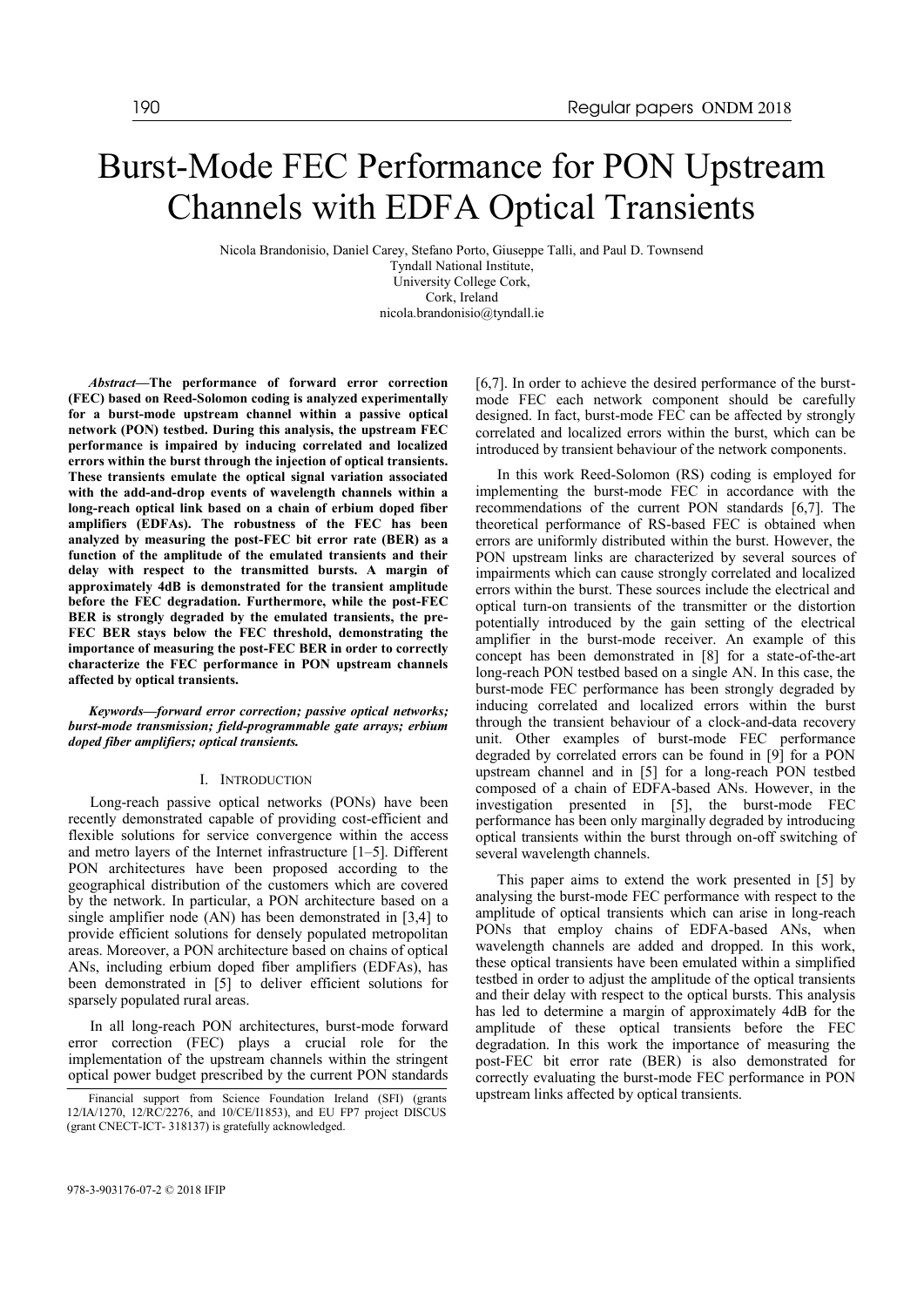

Fig. 1. Long-reach PON based on a chain of amplifier nodes.

This paper is organized as follows. In Section II, the PON testbed is presented with the description of the implemented network components. The technique used for emulating the optical transients is also described. In Section III, the FEC performance within this PON setup is experimentally investigated showing how the measured FEC performance can be degraded by the emulated optical transients. In this way, the robustness of the burst-mode FEC is evaluated with respect to these transients. Finally, in Section IV the conclusions of this work are presented.

# II. PASSIVE OPTICAL NETWORK TESTBED

The long-reach PON access system considered in this work is based on the three main components schematically represented in Fig. 1: the optical network units (ONUs), the optical line terminals (OLTs), and the optical distribution network (ODN) [1-3]. The ONUs are used by the customers to access the PON infrastructure and are connected to a chain of EDFA-based ANs through the ODN, as described in [5]. The OLTs are located at the central offices and are connected to the ANs through the backhaul links, enabling the connection between the access network and the main Internet infrastructure.

This long-reach PON architecture has been emulated by the testbed used in this work. As shown in Fig. 2, two ONUs and one OLT have been fully developed in hardware using Xilinx Virtex-7 field-programmable gate arrays (FPGAs) on the VC709 development boards. Each ONU employs a semiconductor optical amplifier (SOA) for carving the optical bursts, which are transmitted and received using a standard small form-factor pluggable (SFP+) transceiver. These SFP+ transceivers are tunable across 100 wavelength channels with 50GHz spacing within the C-band and have a transmission rate of 10Gb/s. The upstream bursts generated by these two ONUs are time-multiplexed using a synchronization protocol implemented through the downstream data and managed by the OLT. The ONUs have been calibrated in order to transmit bursts with approximately the same optical power close to +1dBm. An SFP+ transmitter is also used by the OLT for generating the downstream data. The upstream burst traffic is received by the OLT using a linear burst-mode receiver (LBMRx), which is followed by a clock-and-data recovery (CDR) unit [10,11].

Real-time 10Gb/s burst-mode FEC has been implemented on the FPGAs using the RS(248,216) coding technique. This algorithm encodes a block of 216 data symbols into a block of 248 symbols by adding 32 check symbols, where each symbol is a group of 8 bits. When a block of 248 symbols is received, the RS(248,216) algorithm uses the 32 check symbols for correcting up to 16 corrupted symbols within the received block. This algorithm leads to a post-FEC BER lower than 1e-12 for a pre-FEC BER lower than 1.1e-3, assuming that the errors are uncorrelated and uniformly distributed within the burst. The pre-FEC BER value of 1.1e-3 is defined as the FEC threshold. Here, the optical power received by the OLT has been adjusted using a variable attenuator in order to obtain a pre-FEC BER for both ONUs close to the FEC threshold. This situation represents the worst case scenario for the FEC performance and leads to a conservative estimation of the impact of the emulated optical transients on the FEC.

As shown in the PON testbed depicted in Fig. 2, the power transients within the upstream burst traffic are emulated by driving an SOA with a waveform representative of the optical signal variation generated by chained EDFAs within a longreach PON upstream link. In comparison with the approach of creating the power transients directly through a chain of EDFAs as implemented in [5], the approach used here has the advantage of varying the amplitude of the transients, which corresponds to a change in the number of chained EDFAs, by simply scaling the waveforms that drives the SOA. Moreover, the generation of the emulated optical transients can be synchronized with the optical bursts transmitted by the ONUs in order to analyse the effect of these transients as a function of their position within the upstream bursts. In particular, the OLT FPGA provides the electrical trigger for the waveform generator and controls the ONUs through the downstream protocol.

The waveform used for reproducing the profile of the residual optical transient has been measured at the output of a chain of 5 gain-stabilized EDFAs using a continuous-wave probe channel at 1550.12nm when the background channels (between  $1546.12 - 1563.85$ nm) have been turned on ("Add Event") and off ("Drop Event") with a period of 10μs. These background channels are emulated by employing amplified spontaneous emission (ASE) which is generated by an EDFA before being filtered and flattened using a wavelength selective switch (WSS) and modulated using SOAs to emulate the typical burst mode power variations of upstream traffic as



Fig. 2. PON testbed for EDFA transient emulation.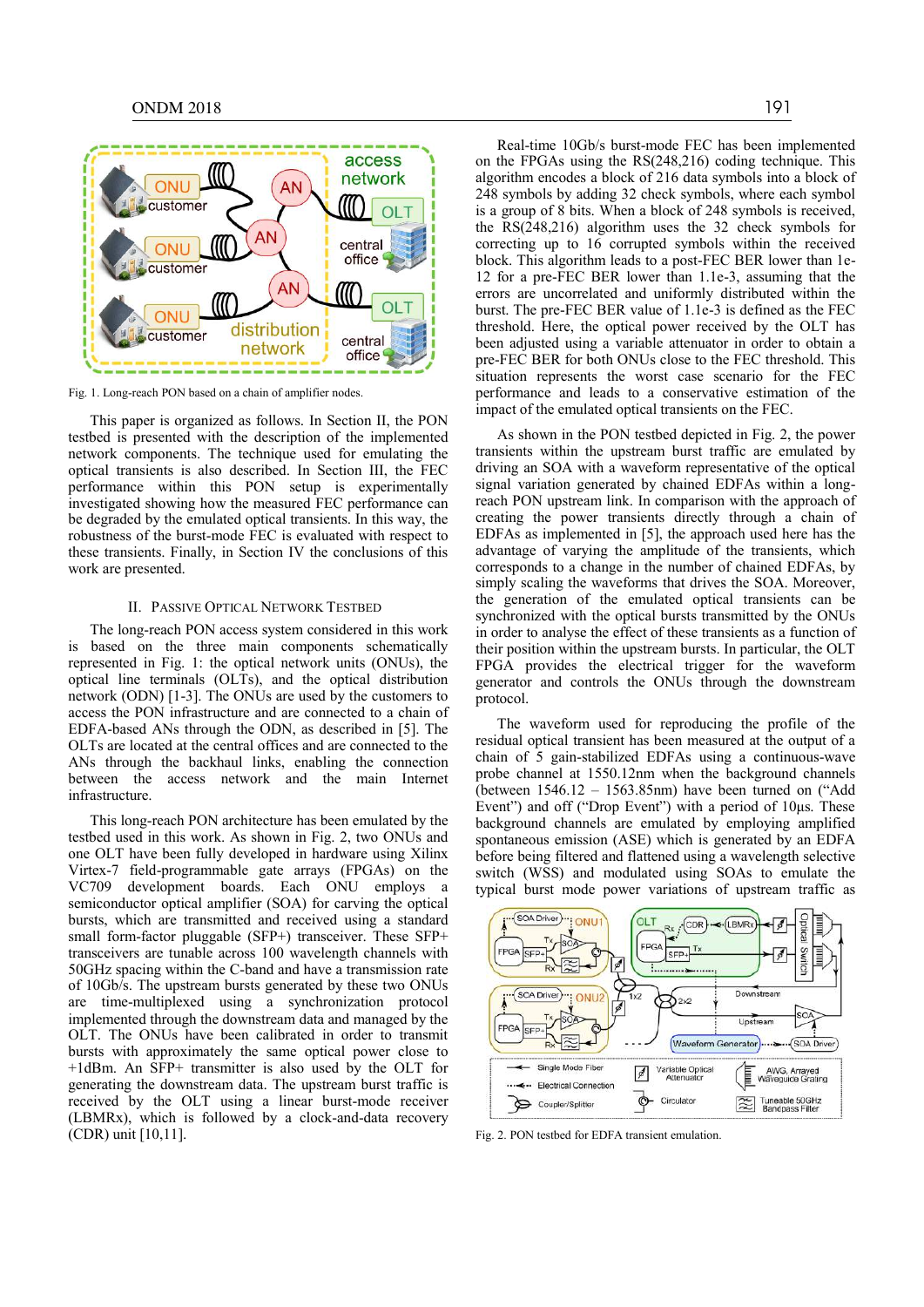

Fig. 3. Measured residual optical transient for an upstream optical link based on a chain of 5 gain-stabilized EDFAs with background traffic turned on ("Add Event") and off ("Drop Event") every 10μs.

described in [5]. The measured optical transient profile is plotted in Fig. 3. This profile is the result of the intrinsic gain dynamics of the EDFA coupled with the fast automatic gain stabilization inside the EDFA modules, which can lead to a rather complex shape as shown in Fig. 3. For a more detailed analysis of the dynamics involved we refer the interested reader to [12].

## III. BURST-MODE TRANSIENT ANALYSIS

The burst-mode FEC performance has been analysed as function of the amplitude of the emulated optical transients and their delay with respect to the upstream bursts. In order to equally affect the two ONUs, the duration of the bursts transmitted by the ONUs has been fixed to approximately 5μs, which is half of the period  $(10\mu s)$  of add-and-drop events. This scenario is schematically depicted in Fig. 4, where the duration of the sketched transients is compared with the duration of the time-multiplexed upstream bursts of the ONUs. From this figure one can see that the transient delay needs to be varied between 0 and 10μs in order to analyse all possible alignments between the optical transients and the optical bursts.

These considerations have led us to the characterization presented in Fig. 5, where the measured pre- and post-FEC BER for the two ONUs is plotted with varying transient delay and with a transient amplitude of 5.2dB. This particular value has been experimentally determined in order to be close to the minimum transient amplitude before the FEC degradation. In Fig. 5 the measured pre-FEC BER of both ONUs always stays below the FEC threshold, hence the post-FEC BER of both ONUs is expected to be lower than 1e-12. However, for a transient delay close to 0 the post-FEC BER of ONU1 clearly raises above 1e-12, while for a transient delay close to 5μs the post-FEC BER of ONU2 increases. This degradation of the FEC performance occurs because the optical transients introduce correlated and localized errors within the bursts. Hence, Fig. 5 demonstrates that, in upstream PON links affected by optical transients, the verification of a pre-FEC BER lower than the FEC threshold is not sufficient for assuring the correct FEC performance. In these cases, the post-FEC BER must also be characterized in order to verify the correct FEC behaviour.



Fig. 4. Duration of sketched emulated transients compared with duration of upstream bursts transmitted by two time-multiplexed ONUs.

The measurements presented in Fig. 5 have been used to identify the following transient delays which represent the two worst cases for the FEC degradation: 0.1μs for ONU1 and 5.2μs for ONU2. These two cases, which correspond to an "Add Event" aligned with the start of the burst, have been analysed in Fig. 6 (a) and (b) respectively, where the measured pre- and post-FEC BER of both ONUs has been plotted as a function of the emulated transient amplitude. In Fig. 6 the pre-FEC BER of both ONUs increases with the increase of the transient amplitude. This behaviour is expected considering that the increase of the transient amplitude leads to the increase of the number of errors within the burst. In Fig. 6 a margin of approximately 5dB can be estimated by considering solely a pre-FEC BER below the FEC threshold. However, for transient amplitudes larger than 4dB the post-FEC BER increases above 1e-12 with a pre-FEC BER lower than the FEC threshold, indicating the degradation of the FEC performance. The difference of approximately 0.3dB between the margins measured for ONU1 and ONU2 is expected to be within the fabrication tolerances of the different SFP+ transmitters employed in the ONUs. The difference of approximately 1dB between the pre- and post-FEC margins could be particularly relevant when designing PON architectures within the strict optical power budget of the current PON standards. Finally, this work also demonstrates the relevance of characterizing the



Fig. 5. Measured burst-Mode FEC performance with fixed transient amplitude of 5.2dB and with transient delay varied with respect to the upstream bursts.